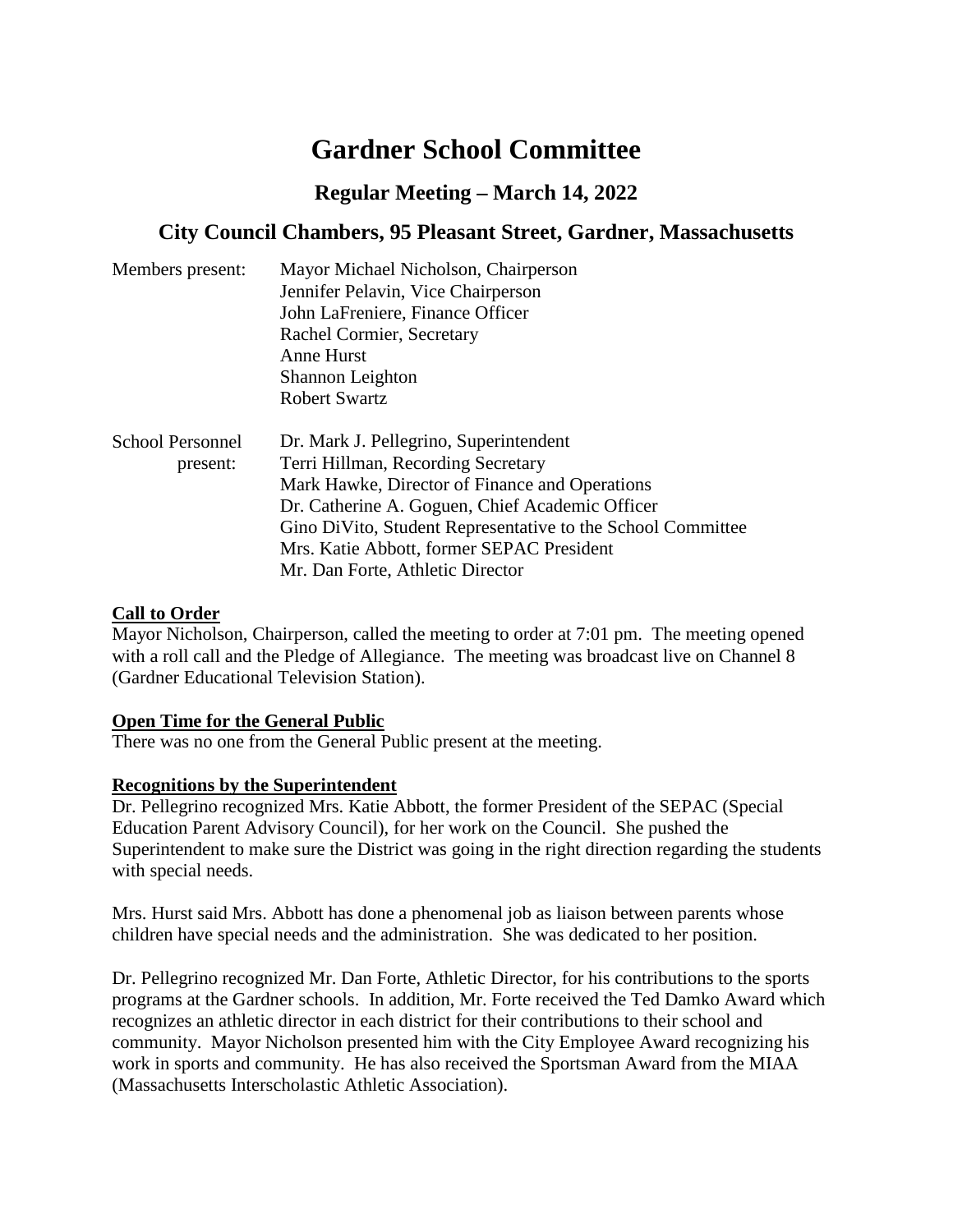## **PUBLIC HEARING – FY23 SCHOOL BUDGET**

Mayor Nicholson opened the Public Hearing on the FY23 Budget at 7:08 pm. He read the announcement which was published in the newspaper:

"Public Notice, Gardner Public Schools, Budget Hearing. In accordance with MGL Chapter 71, Section 38N, a public hearing for the proposed 2022-2023 school budget will be held on: Monday, March 14, 2022 at 7:00 P.M., Gardner City Hall, Council Chambers, 95 Pleasant Street, Gardner, MA 01440."

#### • **Budget Presentation**

Dr. Pellegrino presented the FY 2023 Level Services Budget. He presented information on the changing demographics in the district, information on the higher expenses for students leaving the district, and the School Choice enrollment trends. He explained the budget preparation process beginning with meetings of the principals and directors to final meetings with the Superintendent and Director of Finance and Operations.

The presentation included information on the Student Opportunity Act, charts of salaries and expenses from FY19 to FY23, information on the Circuit Breaker Revolving Fund, and the revenue projection from FY19 to FY23.

The proposed FY23 General Fund Budget, the Net School Spending Budget (NSS), budget costs that do not apply to NSS, and Indirect Costs were presented. No positions are being eliminated for FY23, and various expense lines were condensed to achieve a \$79, 423 reduction.

#### • **Public Comments**

Mayor Nicholson asked three times if anyone from the general public had questions or comments. No one from the general public was present.

Mayor Nicholson closed the Public Hearing at 7:25 P.M.

#### **FY23 School Budget**

**Mr. LaFreniere moved that the District School Committee move to approve the FY 2023 Gardner School Budget as presented in the amount of \$35,324,865. Seconded by Mrs. Pelavin. Vote – so voted. Mayor Nicholson abstained from voting.**

There is a shortfall of \$795,735 which will be covered by Planned ESSER funding.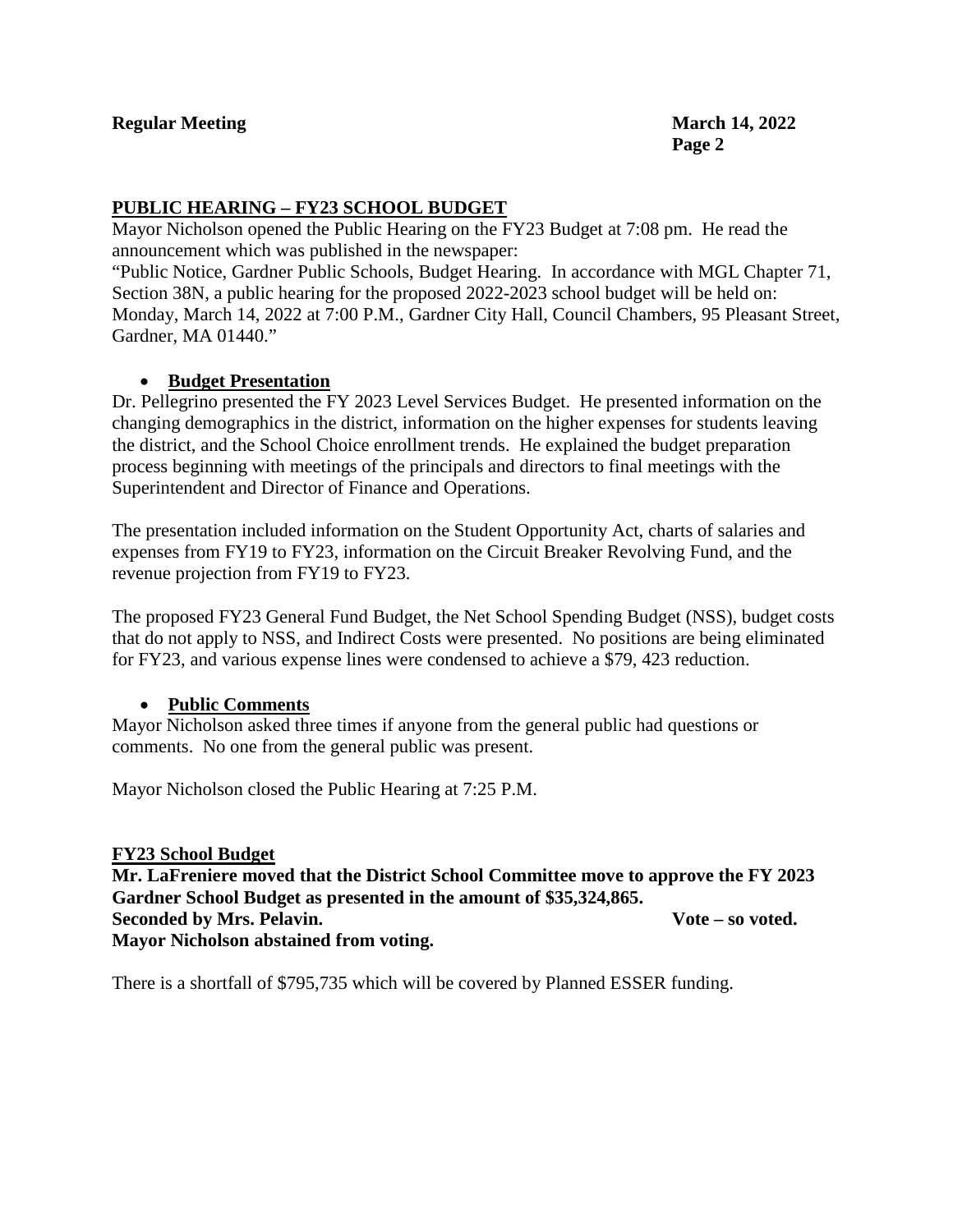#### **CONSENT AGENDA**

**Mrs. Pelavin moved that the District School Committee vote to approve the Consent Agenda as presented:**

- **Approval of Minutes of Regular Meeting of February 14, 2022**
- **Approval of the following Warrants as recommended by the Finance Subcommittee:**
	- **Warrant #22-34 dated 02/17/22 in the amount of \$108,042.01**
	- **Warrant #22-35 dated 02/24/22 in the amount of \$477,482.29**

**Seconded by Mrs. Cormier. Vote – so voted. Mayor Nicholson abstained from voting.**

#### **SUBCOMMITTEE REPORTS**

#### **Facilities Subcommittee**

Mr. Swartz, Chairperson, said that the Facilities Subcommittee met on February 15, 2022. Minutes of the meeting were presented.

Mr. Anderson presented a list of 2021/2022 Facilities Projects with updates and comments. Dr. Pellegrino, Mr. Hawke and Mr. Anderson have been making frequent tours of ESS to plan for the moves of GALT and Central Office.

#### **Finance Subcommittee**

Mrs. Pelavin, Chair pro-tem, said that the Finance Subcommittee met on March 7, 2022. Minutes of the meeting were presented.

Mr. Hawke reviewed the budget sheets and answered questions during the presentation. The FY23 Budget has a \$795,735 shortfall which will be covered using ESSER funds.

The Subcommittee reviewed the Expense Report for February. Mr. Hawke explained the issues creating negatives in several accounts. All of the negative accounts will be made up from within the existing budget.

Mr. Hawke reported that the work in the GHS Landry Auditorium is continuing. The seats are being reassembled and carpeting work is complete. The GHS Musical, "You're A Good Man Charlie Brown" will be performed there on March 17, 18, and 19, 2022.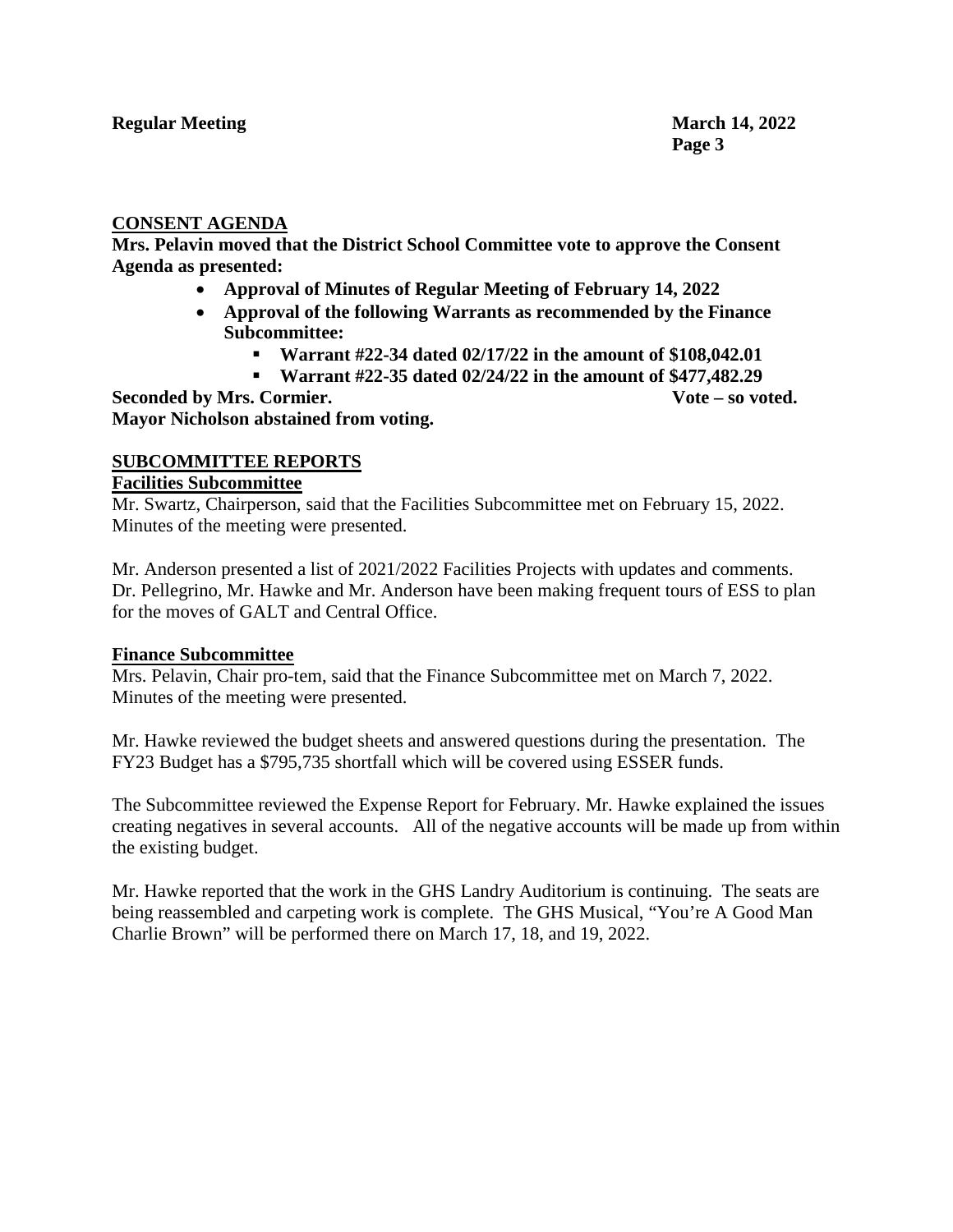## **Regular Meeting March 14, 2022**

#### **Policy Subcommittee**

Mrs. Hurst, Chairperson, said that the Policy Subcommittee met on March 10, 2022. Minutes of the meeting were presented.

The following policies were reviewed and determined that no changes were required and they will be updated as "Reviewed March 2022":

- Policy AC Non Discrimination
- Policy AC-R Non Discrimination Policy Including Harassment and Retaliation
- Policy ACAB Sexual Harassment
- Policy JICK Harassment of Students

#### **STUDENT ADVISORY MEMBER**

Gino DiVito, GHS Student Representative to the School Committee, reported on GHS student activities during the month of February.

#### **NEW BUSINESS**

#### **Item #3385 – First Reading of Policy**

Mrs. Hurst presented the following policy for a first reading as recommended by the Policy Subcommittee:

• Policy EBCFA Face Coverings

The Subcommittee recommended changes to remove procedural language as the District has a very comprehensive Face Coverings procedural document to address such topics. That document is frequently updated to align with the most recently updated guidance from the Center for Disease Control (CDC), the Department of Elementary and Secondary Education (DESE), and the Massachusetts Department of Public Health (DPH).

#### **Item #3386 – Second Reading of Policies**

**Mrs. Pelavin moved that the District School Committee vote to approve the following policies for a second reading as recommended by the Policy Subcommittee:**

- **Policy DA Fiscal Management Goals**
- **Policy DB Annual Budget**
- **Policy DD Grants, Proposals, and Special Projects**
- **Policy DIE Audits**

**Seconded by Mrs. Leighton. Vote – so voted.**

**Mayor Nicholson abstained from voting.**

Policy DJ – Purchasing which was approved for a first reading on February 14, 2022 will be sent back to the Policy Subcommittee for review of some minor suggested changes.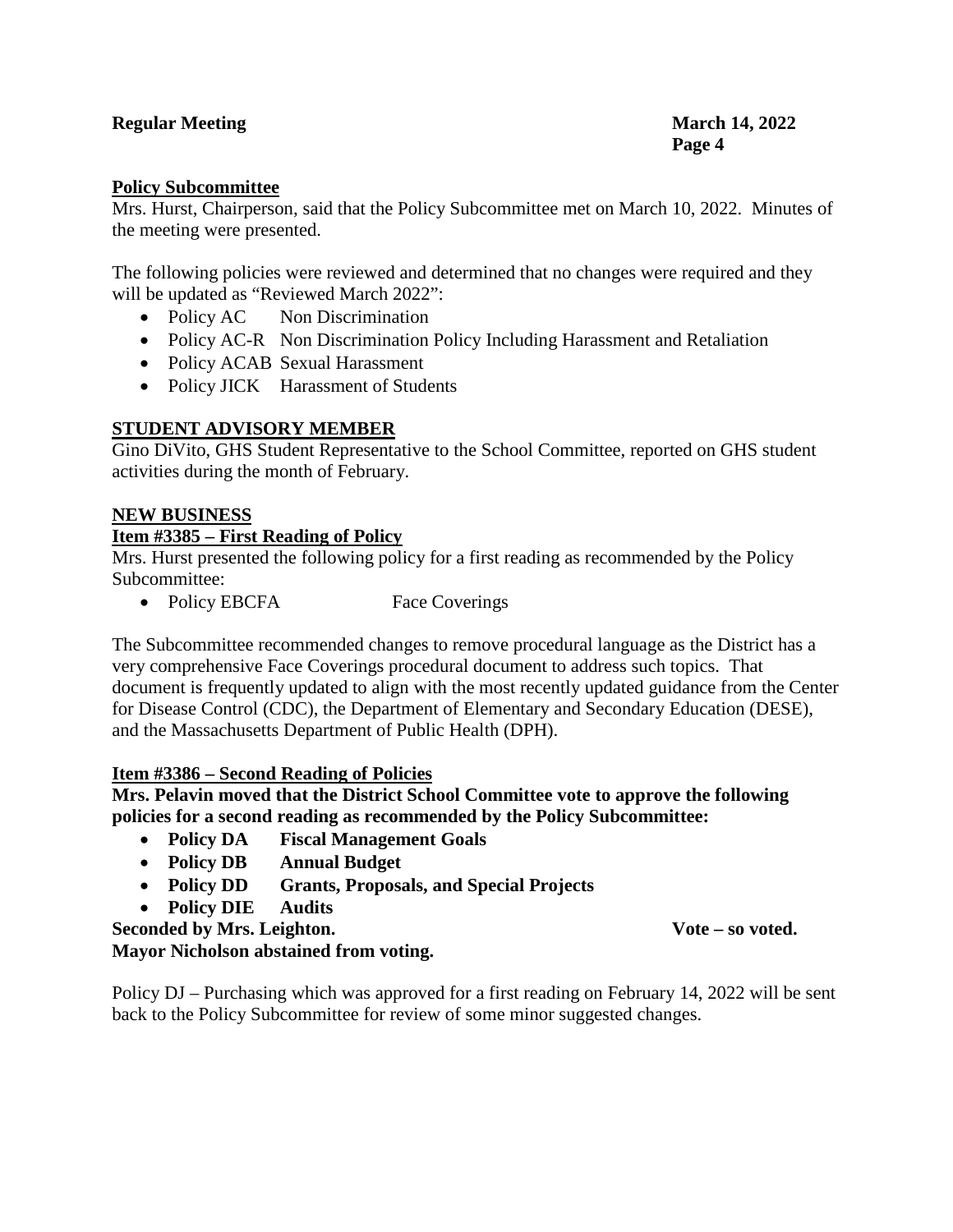| <b>Regular Meeting</b> | <b>March 14, 2022</b> |
|------------------------|-----------------------|
|                        | Page 5                |

### **Item #3387 – Removal of Policies**

**Mrs. Hurst moved that the District School Committee vote to approve the removal of the following policies as recommended by the Policy Subcommittee:**

- **GBAA Sexual Harassment**
- **GBAA-E School Acknowledgement Form, Sexual Harassment**
- **GBBA Harassment**

**Seconded by Mrs. Pelavin. Vote – so voted Mayor Nicholson abstained from voting.**

## **Item #3388 – COVID-19 Update**

Dr. Pellegrino reported that the numbers of Covid-19 cases are trending down. Mrs. McCaffrey, School Nurse Leader, and the Safety Committee will continue to meet as necessary to ensure the continued safety of all school personnel.

## **Item #3389 – School Improvement Plans – GHS, GALT, GMS, GES**

**Mr. Swartz moved that the District School Committee vote to approve the School Improvement plans for Gardner High School, Gardner Academy, Gardner Middle School, and Gardner Elementary Schools as presented at the February 14, 2022 meeting. Seconded by Mr. LaFreniere. Vote –** so voted.

**Mayor Nicholson abstained from voting.**

## **Item #3390 – GHS 2022-2023 Program of Studies**

**Mr. LaFreniere moved that the District School Committee vote to approve the Gardner High School 2022-2023 Program of Studies as presented at the February 14, 2022 meeting. Seconded by Mr. Swartz. Vote – so voted. Mayor Nicholson abstained from voting.**

#### **Item #3391 - Curriculum Coordinator's Update**

The Curriculum Coordinator's Update was included in the members' packets. Dr. Goguen was present to answer questions.

#### **Item #3392 – Grants Administrator's Update**

The Grants, Communications & Compliance Update was included in the members' packets. Mrs. Dunn was not present this evening.

#### **Item #3393 – Special Education Update**

The Special Education Update was included in the members' packets. Ms. Joyce West was not present this evening.

#### **Item #3394 – SEPAC Update**

Mrs. Hurst thanked Mrs. Katie Abbott for her work on SEPAC.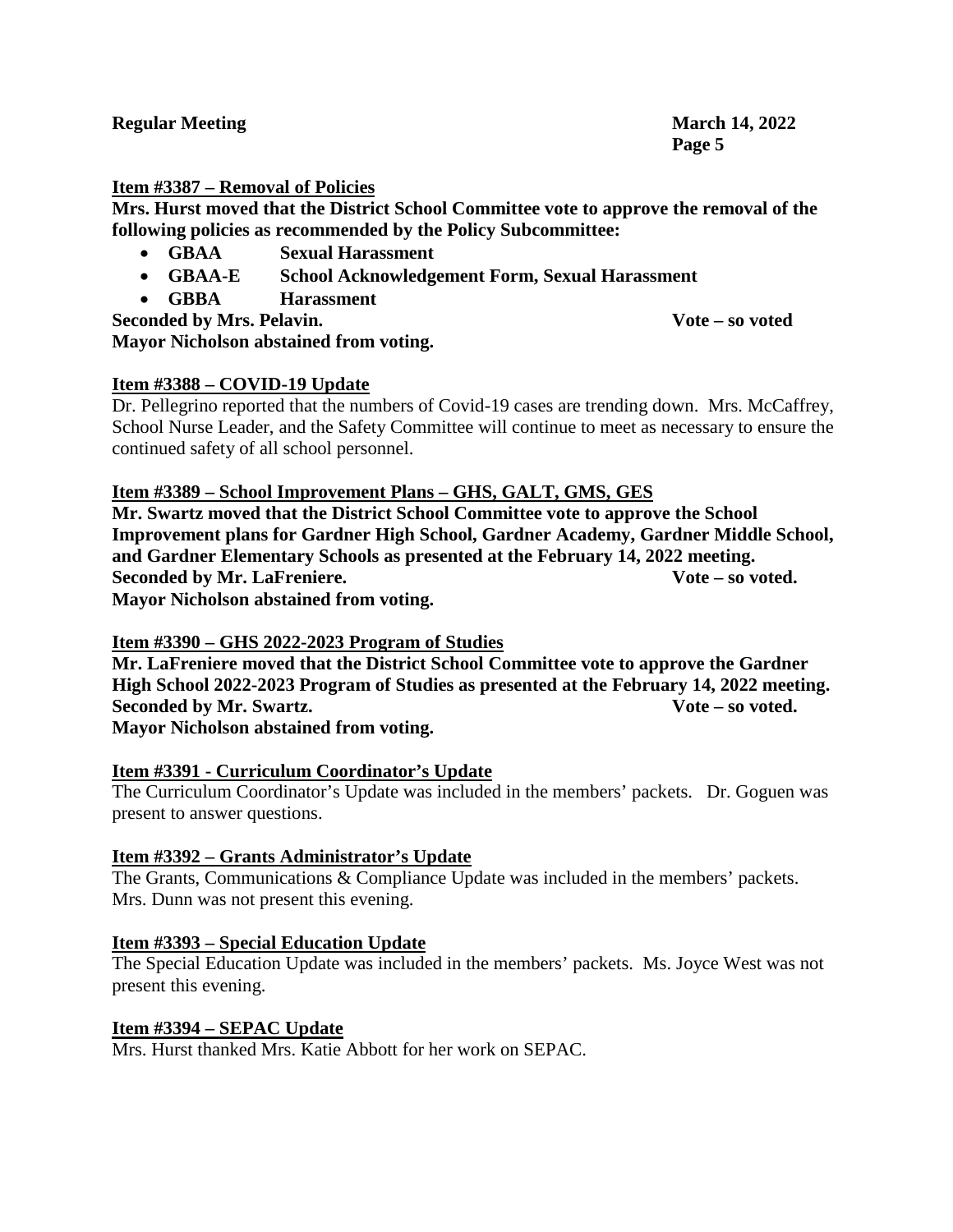#### **Item #3395 – MSBA – New School Building Project**

Dr. Pellegrino reported that construction of the building continues to be on schedule and on budget.

#### **COMMUNICATIONS**

Dr. Pellegrino thanked Mrs. McCaffrey, School Nurse Leader, for getting the staff and students through the Covid-19 pandemic. She and the Safety Committee have done a phenomenal job. He is thrilled to be able to again have musicals performed at Gardner High School - "You're A Good Man Charlie Brown".

He announced the award of a grant of \$200,000 from Accelerating Literacy Learning which will be used to enhance early learning experiences in the elementary grades.

#### **FINAL COMMENTS OF THE SCHOOL COMMITTEE MEMBERS**

Mrs. Leighton thanked the teachers for their work during this tough year. She is excited to see concerts and other performances by the students.

Mrs. Hurst attended the  $5<sup>th</sup>$  grade band concert. The students were all very enthusiastic. She thanked Katie Abbott and Dan Forte.

Mrs. Pelavin attended the musicals at ESS. She mentioned that spring sports will be starting soon.

Gino DiVito said it is good to see things coming back to normal.

Mr. Swartz attended the Grades 6 and 7 musicals and is looking forward to the GHS musical.

Mr. LaFreniere congratulated Dan Forte on his awards. He expressed appreciation to all the school nurses during this difficult time.

Mrs. Cormier reminded members of how the City has backed the School Budget. The budget was very well put together and Dr. Pellegrino provided a very good presentation.

Mayor Nicholson showed the miniature City souvenir chair now being made by GHS students.